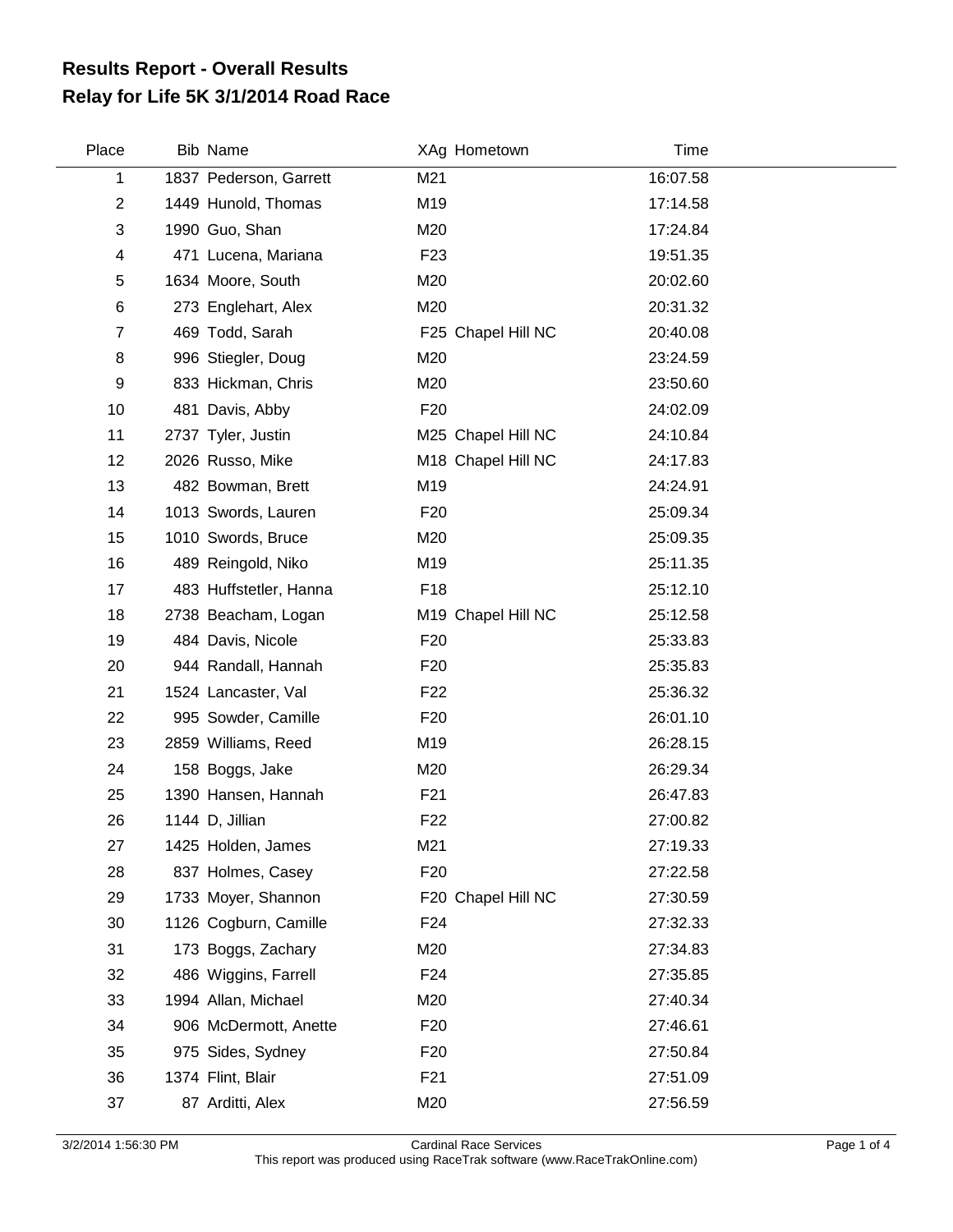| Place | <b>Bib Name</b>        |                 | XAg Hometown       | Time     |  |
|-------|------------------------|-----------------|--------------------|----------|--|
| 38    | 847 Hunt, Andrew       | M20             |                    | 27:56.86 |  |
| 39    | 1764 Muir, Grant       | M21             |                    | 27:57.08 |  |
| 40    | 842 Hooker, Emily      | F <sub>20</sub> |                    | 27:57.59 |  |
| 41    | 250 Corn, Meredith     | F <sub>20</sub> |                    | 28:04.60 |  |
| 42    | 478 Sanborn, Mallory   |                 | F19 Chapel Hill NC | 28:17.33 |  |
| 43    | 1382 Hanes, Sydney     |                 | F20 Chapel Hill NC | 28:18.34 |  |
| 44    | 1899 Ralston, Katie    |                 | F19 Chapel Hill NC | 28:18.60 |  |
| 45    | 951 Santiago, Hilda    | F <sub>20</sub> |                    | 28:24.60 |  |
| 46    | 825 Gonzalez, Nicole   | F <sub>20</sub> |                    | 28:27.36 |  |
| 47    | 1768 Patel, Akhil      | M19             |                    | 28:27.61 |  |
| 48    | 1412 Harris, Kathleen  |                 | F20 Chapel Hill NC | 28:34.33 |  |
| 49    | 922 Price, Emily       | F <sub>20</sub> |                    | 28:35.11 |  |
| 50    | 1969 Miranda, Tyler    | M20             |                    | 28:36.86 |  |
| 51    | 498 Deihl, Gina        | F <sub>20</sub> |                    | 28:37.08 |  |
| 52    | 1541 McKenna, Kelsey   |                 | F19 Armonk NY      | 28:42.35 |  |
| 53    | 943 Quiza, Emily       | F <sub>20</sub> |                    | 28:46.07 |  |
| 54    | 178 Brownlow, Erica    | F <sub>20</sub> |                    | 29:02.08 |  |
| 55    | 1117 Cashman, Kathleen | F <sub>19</sub> |                    | 29:21.35 |  |
| 56    | 999 Stout, Jenna       | F <sub>20</sub> |                    | 29:22.34 |  |
| 57    | 1259 English, Marie    | F <sub>20</sub> |                    | 29:32.84 |  |
| 58    | 195 Burcak, Anja       | F <sub>20</sub> |                    | 29:39.58 |  |
| 59    | 263 Croom, Margaret    | F <sub>20</sub> |                    | 29:51.33 |  |
| 60    | 497 Haake, Brandan     | M20             |                    | 29:58.09 |  |
| 61    | 144 Boggs, Derek       | M20             |                    | 29:58.35 |  |
| 62    | 493 Croom, Elizabeth   | F <sub>23</sub> |                    | 30:04.59 |  |
| 63    | 2356 Virtanen, Jessika | F <sub>19</sub> |                    | 30:08.33 |  |
| 64    | 2749 WHALEN, krista    |                 | F24 Durham NC      | 30:17.83 |  |
| 65    | 1483 Johnson, Hannah   | F <sub>18</sub> |                    | 30:18.58 |  |
| 66    | 852 Laures, April      | F <sub>20</sub> |                    | 30:42.60 |  |
| 67    | 472 Laures, Jourdan    | F <sub>20</sub> |                    | 30:42.84 |  |
| 68    | 2742 Smith, Kaitlyn    |                 | F20 Chapel Hill NC | 31:01.83 |  |
| 69    | 2746 Bibb, Chelsee     |                 | F20 Chapel Hill NC | 31:01.85 |  |
| 70    | 1297 Fenton, Amy       | F <sub>26</sub> |                    | 31:06.58 |  |
| 71    | 1528 Lynch, Laralee    | F <sub>20</sub> |                    | 31:08.34 |  |
| 72    | 492 Powell, Krista     | F <sub>18</sub> |                    | 31:09.83 |  |
| 73    | 1967 Powell, Kayla     | F <sub>20</sub> |                    | 31:12.59 |  |
| 74    | 468 Battista, Melissa  | F <sub>24</sub> |                    | 31:13.07 |  |
| 75    | 1991 Currin, Kevin     | M20             |                    | 31:16.58 |  |
| 76    | 1995 Kaymer, Michaela  | F <sub>20</sub> |                    | 31:25.10 |  |
| 77    | 1722 Morgan, Brittany  |                 | F20 Chapel Hill NC | 31:32.83 |  |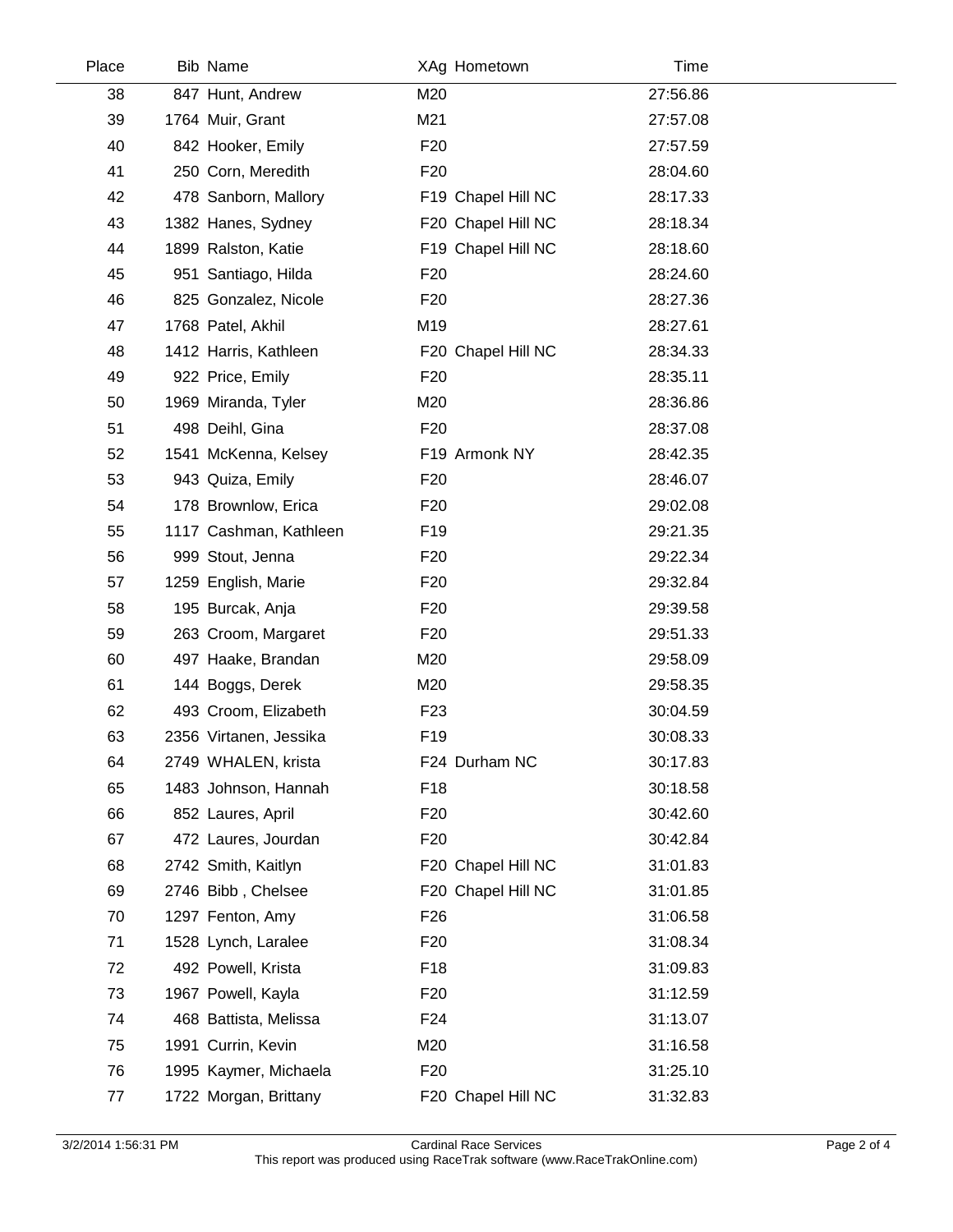| Place | Bib Name                 |                 | XAg Hometown       | Time     |  |
|-------|--------------------------|-----------------|--------------------|----------|--|
| 78    | 909 Mitchell, Kara       | F <sub>20</sub> |                    | 31:43.58 |  |
| 79    | 911 Mitchell, Rebecca    | F <sub>20</sub> |                    | 32:03.09 |  |
| 80    | 2866 Witkowski, David    | M18             |                    | 32:21.09 |  |
| 81    | 2871 Yelenic, Megan      | F <sub>19</sub> |                    | 32:21.83 |  |
| 82    | 1968 Sekelsky, Christy   | F <sub>20</sub> |                    | 32:44.85 |  |
| 83    | 480 Hess, Brooke         |                 | F18 Mocksville NC  | 32:53.84 |  |
| 84    | 1055 Yount, Kacy         | F <sub>20</sub> |                    | 32:54.09 |  |
| 85    | 477 Soto, Evy            | F <sub>26</sub> |                    | 33:01.33 |  |
| 86    | 2747 Jones, Preston      |                 | M32 Chapel Hill NC | 33:40.59 |  |
| 87    | 1486 Jones, Nancy        | F60             |                    | 33:40.84 |  |
| 88    | 2741 Larson, Nick        |                 | M18 Chapel Hill NC | 33:48.01 |  |
| 89    | 225 Cheng, Karen         | F <sub>20</sub> |                    | 33:49.33 |  |
| 90    | 1413 Hessler, Kaitlyn    | F <sub>18</sub> |                    | 34:04.08 |  |
| 91    | 1765 Nance, Jennifer     | F <sub>20</sub> |                    | 34:04.35 |  |
| 92    | 1042 Ward, Mary          | F <sub>20</sub> |                    | 34:12.58 |  |
| 93    | 1603 Mensah-Biney, Kevin | M21             |                    | 34:21.58 |  |
| 94    | 925 Quackenbush, CJ      | M20             |                    | 34:21.84 |  |
| 95    | 1993 English, Lisa       | F <sub>20</sub> |                    | 35:26.08 |  |
| 96    | 499 Whalen, Charles      | M20             |                    | 36:46.35 |  |
| 97    | 861 Li, Patrick          | M20             |                    | 37:37.84 |  |
| 98    | 1043 Willmott, Hannah    | F <sub>20</sub> |                    | 37:48.09 |  |
| 99    | 1025 Tsun, Galen         | M20             |                    | 37:48.33 |  |
| 100   | 253 Creech, Griffin      | M20             |                    | 38:33.85 |  |
| 101   | 902 McCormick, Stephanie | F <sub>20</sub> |                    | 38:34.08 |  |
| 102   | 1168 Dix, Jared          | F <sub>22</sub> |                    | 38:38.34 |  |
| 103   | 912 Painter, Laura       | F <sub>20</sub> |                    | 38:39.58 |  |
| 104   | 64 Agil, Deana           | F <sub>20</sub> |                    | 39:04.34 |  |
| 105   | 869 Lukomwa, Shamira     | F <sub>20</sub> |                    | 39:05.59 |  |
| 106   | 496 Beadleson, Kendall   | F <sub>20</sub> |                    | 40:27.58 |  |
| 107   | 2858 Whalen, Krista      | F <sub>20</sub> |                    | 41:54.38 |  |
| 108   | 2037 Sankar, Visruti     | F <sub>18</sub> |                    | 42:47.57 |  |
| 109   | 1880 Plocharczyk, Aaron  | M19             |                    | 43:16.08 |  |
| 110   | 2167 Stephens, Chloe     | F <sub>18</sub> |                    | 43:16.58 |  |
| 111   | 1493 Justice, Emily      | F <sub>20</sub> |                    | 43:36.85 |  |
| 112   | 908 McLamb, Marcy        | F <sub>20</sub> |                    | 44:06.84 |  |
| 113   | 907 McLamb, Carol        | F <sub>20</sub> |                    | 44:08.58 |  |
| 114   | 1098 Bowler, Rachael     | F <sub>19</sub> |                    | 44:18.08 |  |
| 115   | 979 Sikora, Britt        | F <sub>20</sub> |                    | 44:19.10 |  |
| 116   | 1992 Beam, Mary          | F <sub>20</sub> |                    | 44:27.58 |  |
| 117   | 159 Boggs, Meredith      | F <sub>20</sub> |                    | 55:39.10 |  |

 $\overline{\phantom{a}}$